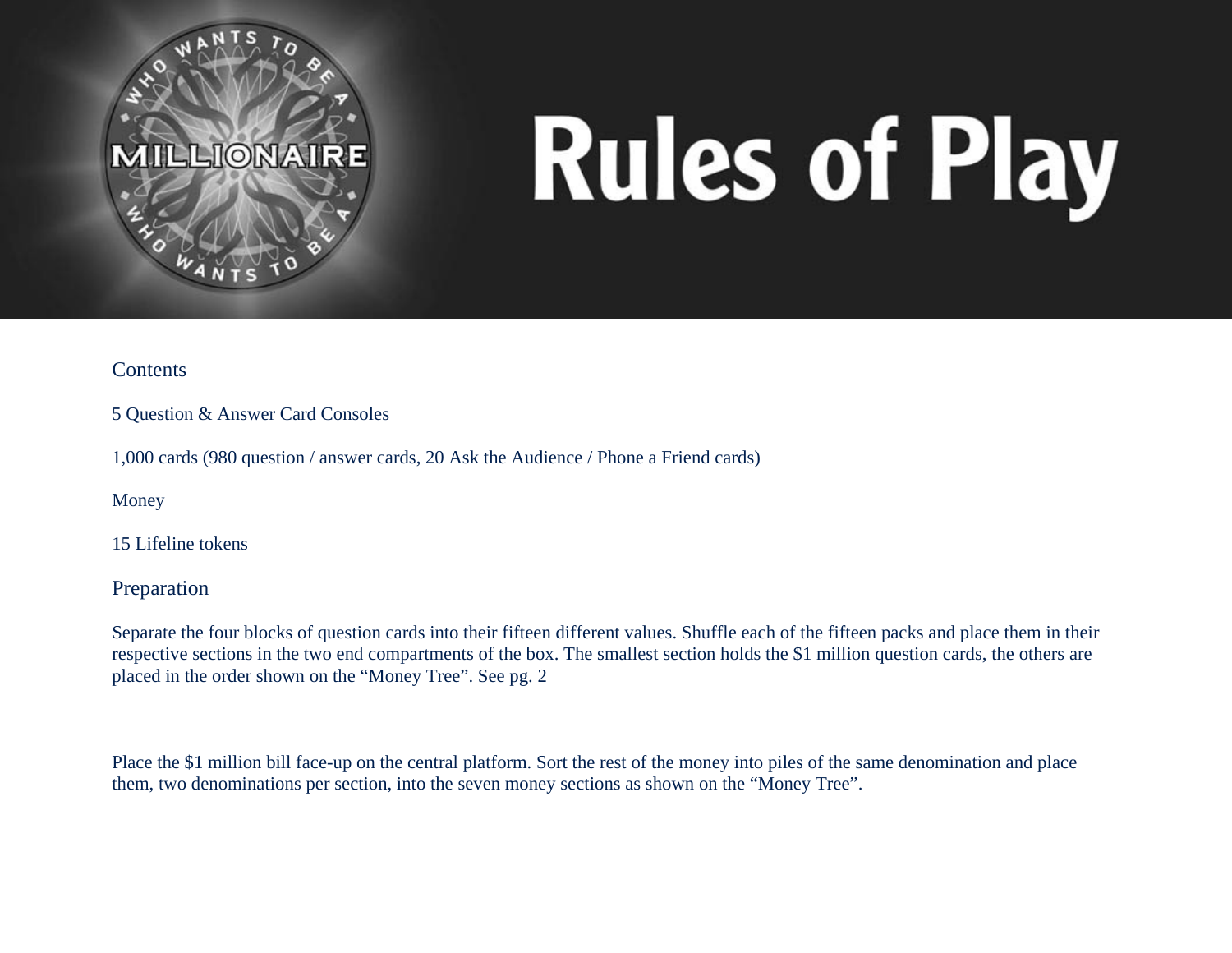Each player then takes a Card Console and three Lifeline tokens

(1 x 50:50, 1 x Ask the Audience, 1 x Phone a Friend) and four Ask the Audience / Phone a Friend cards (one each of A, B, C and D). The consoles are stored in the tray area opposite where the money is stored. You can place one console in each of the six pockets.

## Object of the Game

To be the first player to win a million dollars or be the richest player in the game after an agreed number of rounds. The number of rounds is decided at the beginning of play.

# How to Play

Each player will act as host an equal number of times, asking questions for the other players to answer.

The host begins the game by placing the first \$100 question card in his or her own Card Console. The correct answer appears in the window facing the host. In other words, the correct answer for a card is printed on the other side of the card. The host asks the question on the card and gives the four possible answers. The other players secretly answer the question by covering up what they think are the three wrong answers on their own Card Consoles, using the sliders.

Starting with the player on their left, the host first asks each player in turn if they wish to use a Lifeline. A player may use up to three Lifelines on any one question but they won't get those Lifelines back until a new game begins. Once a player makes their final choice of answer, they cannot change their mind. Players do not yet reveal their chosen answer.

Play continues clockwise until the last player has made his or her final choice. All players now show their Consoles to the host at the same time. The host reads out the correct answer (A, B, C or D), which is displayed on the back of the Console, and players with the correct answer move on to the next level.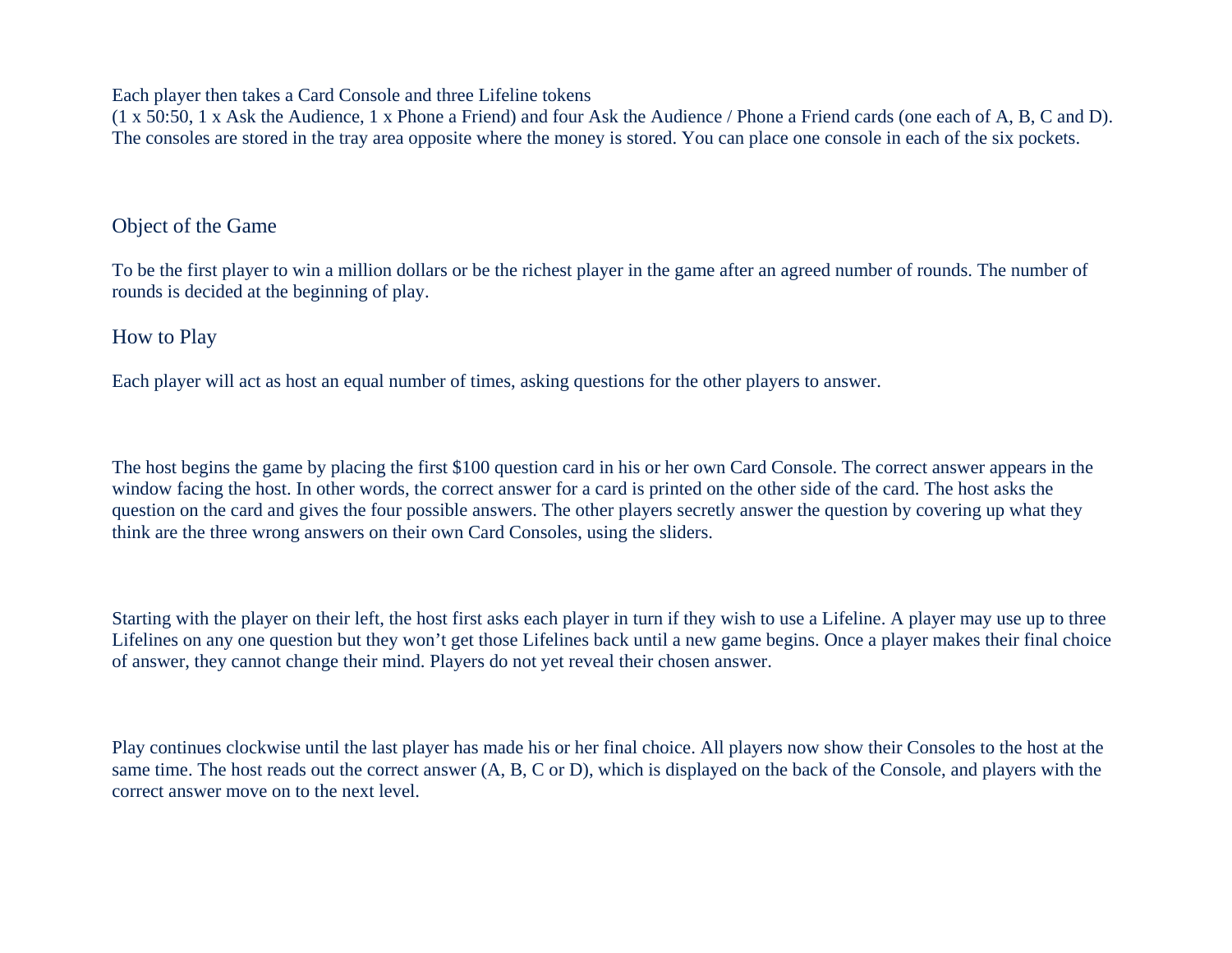The players displaying the incorrect answer are out of the round and win nothing, or \$1,000 or \$32,000 – See below

The host places the \$100 card at the back of the \$100 section and picks the first card from the next section (\$200) and places it in the Card Console as before.

Players now have the choice of trying to answer the \$200 question or receive from the host \$100 from the bank to keep towards their final total. The players who choose to take the money are then out of the round. Play continues on as before.

Players who correctly answer the \$200 question go on to the next level. The players displaying the incorrect answer are out of the round and win nothing.

Play continues on through the different levels until all the players are out of the round or if a player has reached the required amount of money to win the game.

Players receive their winnings from the bank when individually finishing their round.

When a player incorrectly answers a question with a value between \$100 and \$1,000, no money is won, and player is out of the round.

When a player incorrectly answers a question with a value between \$2,000 and \$32,000, only \$1,000 is won, and player is out of the round.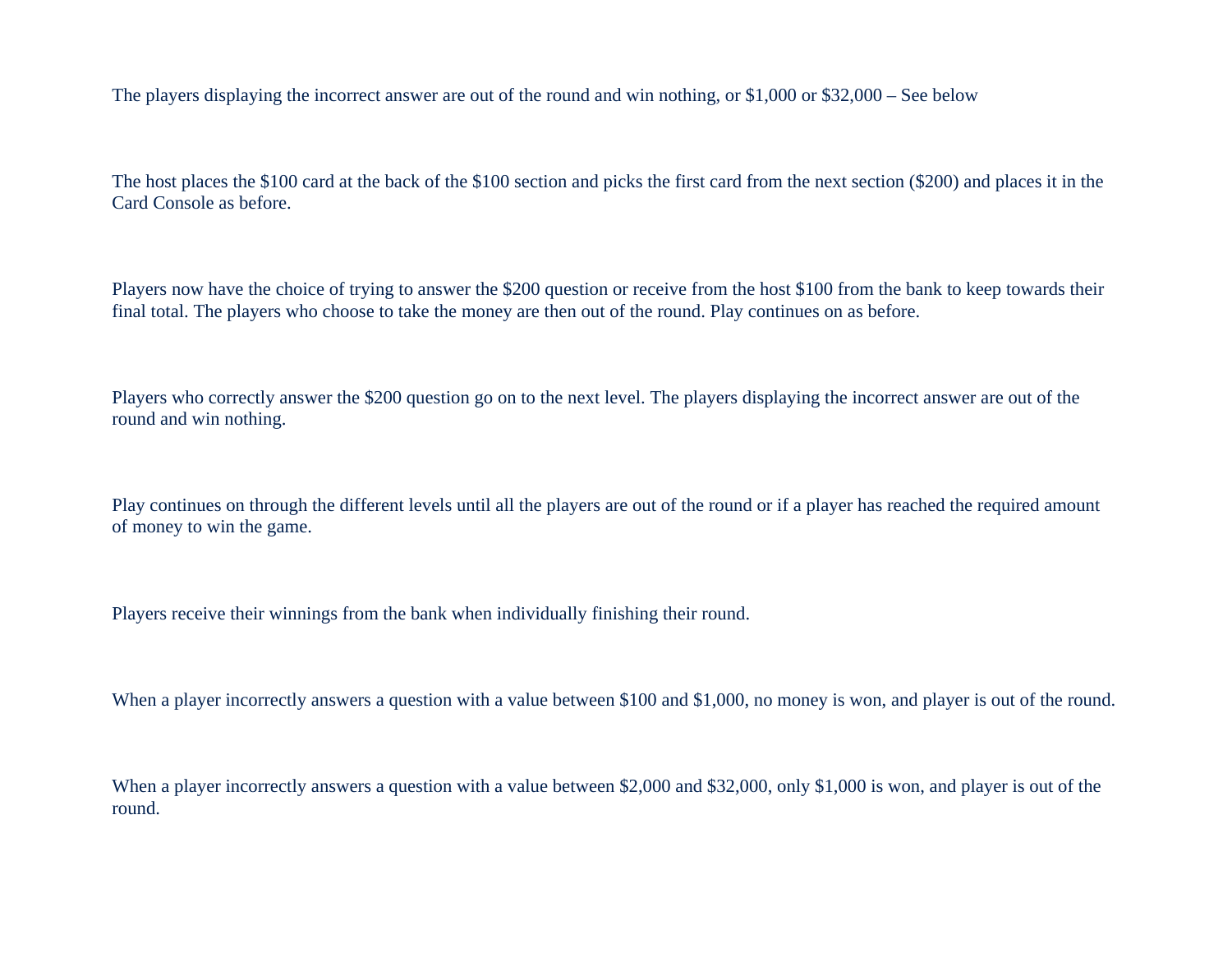When a player incorrectly answers a question with a value between \$64,000 and \$1 million, only \$32,000 is won, and player is out of the round.

Once all players are out of the round the player to the left of the host becomes the new host. The new host takes the box containing the question cards and money and checks that all players begin the round with three Lifeline tokens and four Ask the Audience / Phone a Friend cards. The new host starts by placing a \$100 card in their Card Console. Play continues in a clockwise direction as before until all players have been the host the agreed number of times or a million dollars has been won.

### Lifelines

The host asks the players in a clockwise direction if they wish to use any Lifelines.

A player may use any or all of their Lifelines after hearing a question. Players hand the host a Lifeline token when requesting to play a Lifeline.



### 50:50 Lifeline

When using the 50:50 Lifeline, a player hands their token and Card Console to the host who then uses the sliders to cover two of the incorrect answers. Without showing it to the other players the host passes the Console back to the player. The player then chooses one of the two remaining answers and uses the sliders accordingly. If the player is still unsure, they can opt to use another Lifeline or can decide not to answer the question and receive the money they've already won instead.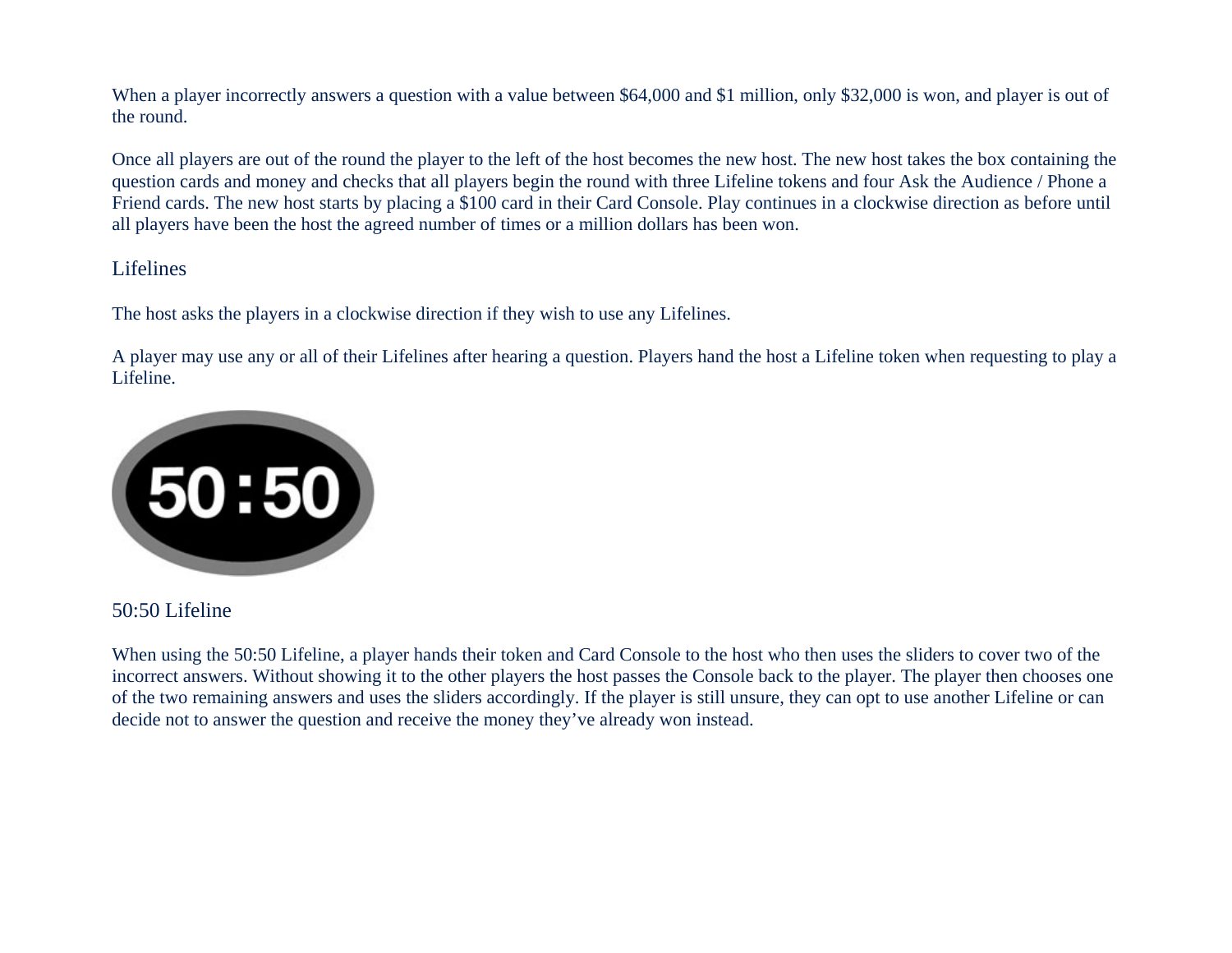

Ask the Audience

When using the Ask the Audience Lifeline, a player hands their token to the host. All other players (or the one other player in a three player game) choose their answers (A, B, C or D) from their Ask the Audience / Phone a Friend cards and pass them to the host, face down. The host must always give the correct answer from his or her own cards before shuffling and handing all cards face down to the player using the Lifeline. The player chooses an answer from the cards (knowing that at least one of the answers is correct) and uses the sliders accordingly. If the player is still unsure, they can choose to use another Lifeline or they can decide not to answer the question and can receive the money they've already won. The cards are then passed back to the host who returns them to each player.



Phone a Friend

When using the Phone a Friend Lifeline, a player hands their token to the host. This player selects one of the other players (or, in a three player game, the non-host player) to be their Friend and "help" with the answer. The Friend chooses one of their Ask the Audience / Phone a Friend cards and passes it to the host, face down (this card does not have to match what the "Friend" may have answered on his/her own Console). The host must always give the correct answer from his or her own cards before shuffling and handing the two cards face down to the player using the Lifeline. The player chooses an answer (knowing that at least one of the answers is correct - they may both be correct) and uses the sliders accordingly. If the player is still unsure they can choose to use another Lifeline or they can decide not to answer the question and can receive the money they've already won. The cards are then passed back to the host who returns the card to the selected player.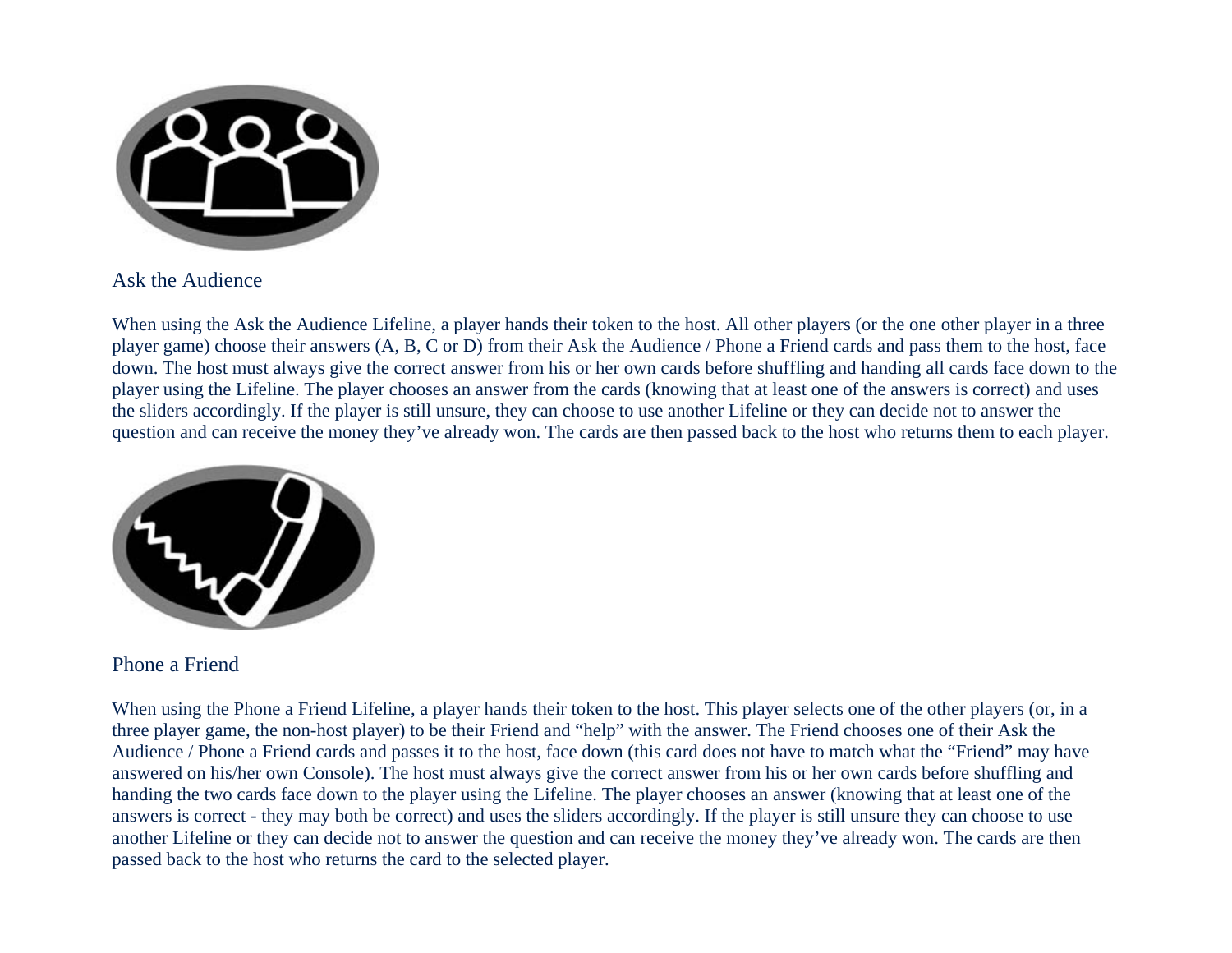An alternative to the Phone a Friend Lifeline can be played where a player hands their Lifeline token to the host and phones any friend giving them the question and the possible answers. Once a player has contacted a friend, they have 30 seconds to be given an answer. If the friend is not at home or the player gets a busy signal, the Lifeline is forfeited and no other person can be called. The player then chooses an answer and uses the sliders accordingly. If the player is still unsure, they can choose to use another Lifeline or they can decide not to answer the question and receive the money they've already won instead.

Players who are out of a round can still participate as the Audience and can be selected as "friends".

## Rules for 2 players

Play is as before except for when using the Ask the Audience and Phone a Friend Lifelines.

When a player requests to Ask the Audience, he or she hands their token to the host and shows one of their own Ask the Audience / Phone a Friend cards to the host. If the correct answer is shown, the player carries on to the next level. If the answer is incorrect, the player has another chance and shows the host one of the remaining three Ask the Audience cards. If the correct answer is shown, the player carries on to the next level. If the card shown is incorrect, the player can choose an answer from the remaining two answers or choose to use another Lifeline, or take the money they've already won instead.

When a player is requesting to Phone a Friend, he or she hands their token to the host. One of the Phone a Friend cards is given to the host. If the correct answer is shown, the player carries on to the next level. If the card shown is incorrect, the player can choose an answer from the remaining three answers, or choose to use another Lifeline, or take the money they've already won instead.